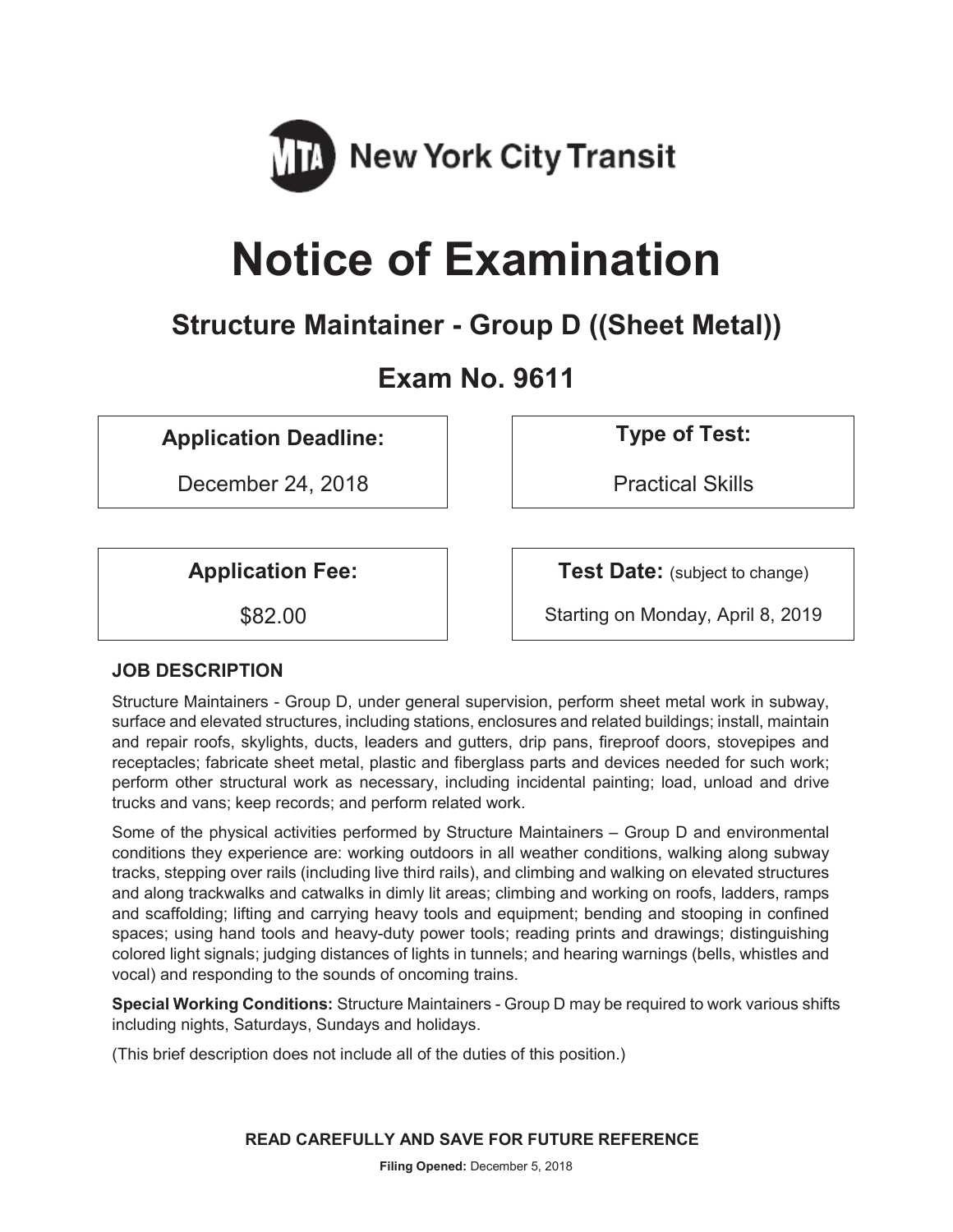# **SALARY AND BENEFITS**

The current minimum salary for Structure Maintainer - Group D is \$30.8124 per hour for a 40-hour work week increasing to \$36.2499 per hour in the sixth year of service. This rate is subject to change. The benefits of this position include, but are not limited to, night and weekend salary differentials, paid holidays, vacation and sick leave, a comprehensive medical plan and a pension plan.

# **HOW TO QUALIFY**

**Education and Experience Requirements:** By the **last day of the Application Period,** you must meet the following requirements:

- 1. Four years of full-time experience as a sheet metal worker at the journey level (i.e. fully-trained proficient, knowledgeable, experienced, and competent) in fabricating sheet metal products from blueprints using sheet metal machinery and shop tools. For the above journey-level experience to be credited, it must be preceded by one of the following:
	- A. Two years of full-time experience as a helper, apprentice or trainee performing or assisting in the work described above; or
	- B. Graduation from a vocational high school with a major course of study in sheet metal work or a closely related field; or
	- C. Graduation from a trade school or technical school approved by a state's Department of Education or recognized accrediting organization, with a major course of study in sheet metal work or a closely related field totaling 600 hours; or
	- D. An Associate degree or higher in sheet metal work, or a closely related field, from an accredited college or university; or
- 2. Satisfactory completion of a four-year, full-time apprenticeship in the sheet metal trade recognized by the New York State Department of Labor, the U.S. Department of Labor or any state apprenticeship council which is recognized by the U.S. Department of Labor.

Vocational high school, technical school or trade school education must be approved by a State's Department of Education or a recognized accrediting organization. The college or university must be accredited by regional, national, professional or specialized agencies recognized as accrediting bodies by the U.S. Secretary of Education, and by the Council for Higher Education Accreditation (CHEA).

You are responsible for determining whether you meet the qualification requirements for this examination prior to submitting the *Application*. You may be given the test before we determine if you meet the qualification requirements. If you are marked "Not Qualified," your *Application* fee will **not** be refunded and you will **not** receive a score.

# **REQUIREMENTS TO BE APPOINTED**

**Driver License Requirement:** At the time of appointment, you must have a motor vehicle driver license valid in the State of New York with no disqualifying restrictions that would preclude the performance of the duties of this title. If you have serious moving violations, a license suspension or an accident record, you may be disqualified. This license must be maintained for the duration of your employment in the title.

(Continued)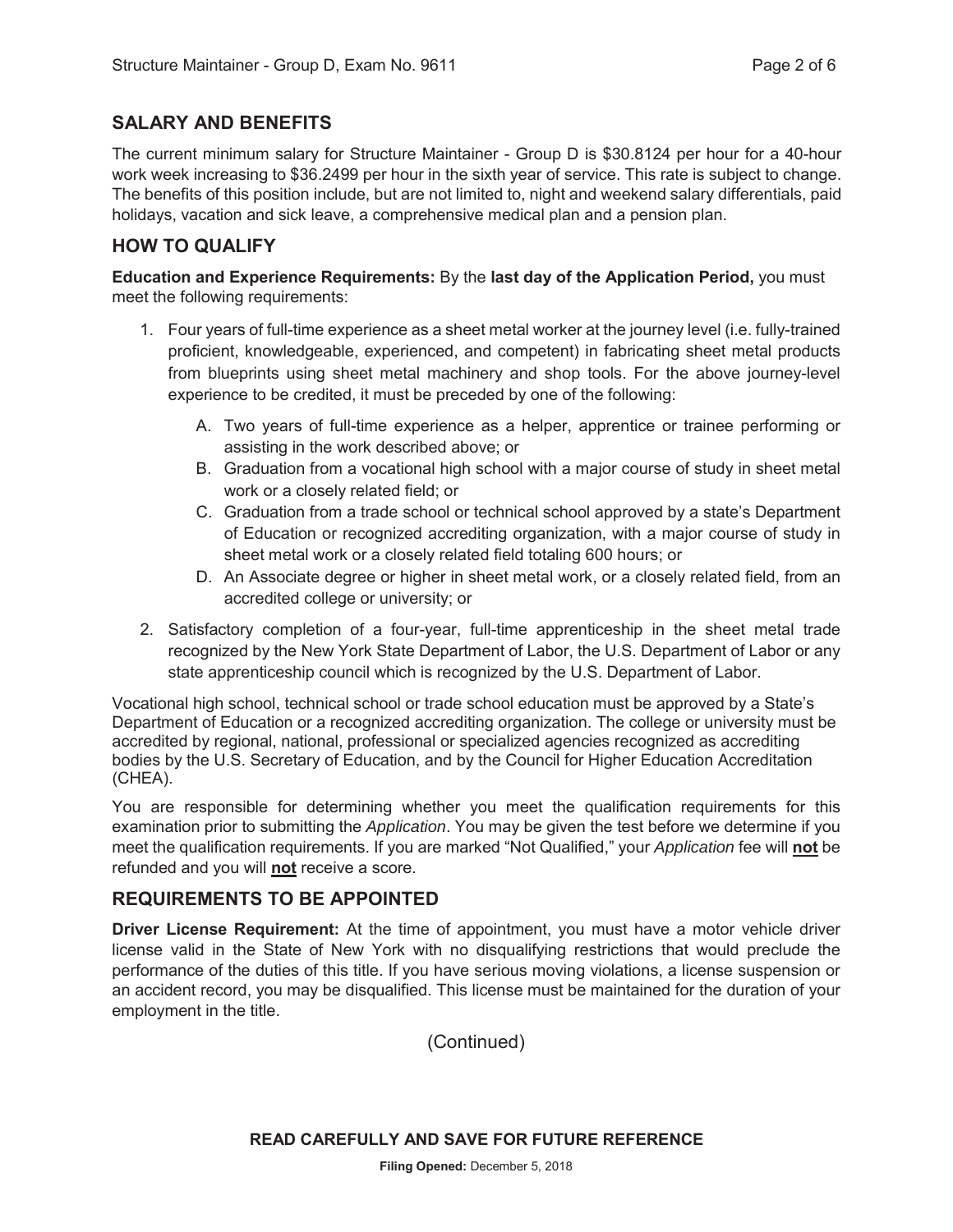# **REQUIREMENTS TO BE APPOINTED** (Continued)

**Drug Screening Requirement:** You must pass a drug screening in order to be appointed, and, if appointed, you will be subject to random drug and alcohol tests for the duration of your employment. Additionally, if you have tested positive on a drug or alcohol test or had a refusal to test during preemployment or while employed by a Federal D.O.T – regulated employer during the applicable period, you must have completed the Substance Abuse Professional (SAP) process required by federal law in order to be appointed to this safety-sensitive position.

**Residency:** New York City residency is not required for this position

**English Requirement:** You must be able to understand and be understood in English.

**Proof of Identity:** Under the Immigration and Reform Control Act of 1986, you must be able to prove your identity and your right to obtain employment in the United States prior to employment with MTA New York City Transit.

# **HOW TO OBTAIN AN APPLICATION**

During the application period, you may obtain an *Application* for this examination online at http://mta.info/nyct/hr/appexam.htm or in person at the MTA Exam Information Center as indicated below.

**MTA Exam Information Center:** Open Monday through Friday, from 9 AM to 3 PM, in the lobby at 180 Livingston Street, Brooklyn, New York. Directions: take the A, C, F or R trains to the Jay Street-Metro Tech Station, or the 2, 3, or the G train to the Hoyt Street Station.

# **REQUIRED FORM(S)**

- 1. **Application:** Make sure that you follow all instructions included with your *Application*, including payment of fee. Save a copy of the instructions for future reference.
- 2. **Education and Experience Test Paper:** Write your social security number in the box at the top of the cover page, and the examination title and number in the box provided. This form must be filled out completely and in detail for you to receive your proper rating. Keep a copy of your completed Education and Experience Test Paper for your records.
- 3. **Foreign Education Fact Sheet (required only if you need credit for your foreign education for this examination):** If you were educated outside the United States, you must have your foreign education evaluated to determine its equivalence to education obtained in the United States. The services that are approved to make this evaluation, as well as instructions on how to submit this evaluation are listed in the *Foreign Education Fact Sheet* included with your application packet. When you contact the evaluation service, ask for a "document-by-document" (general) evaluation of your foreign education.

# **HOW TO SUBMIT AN APPLICATION AND PAY THE APPLICATION FEE**

If you believe you meet the requirements in the "How to Qualify" section, you **must** apply by mail. MTA New York City Transit will **not** accept *Applications* in person.

#### **Applications by mail must:**

- 1. Include all of the required forms, as indicated in the "Required Forms" section above.
- 2. Be postmarked by the last day of the application period.
- 3. Be mailed to the address in the "Correspondence" section of this notice.

(Continued)

#### **READ CAREFULLY AND SAVE FOR FUTURE REFERENCE**

**Filing Opened:** December 5, 2018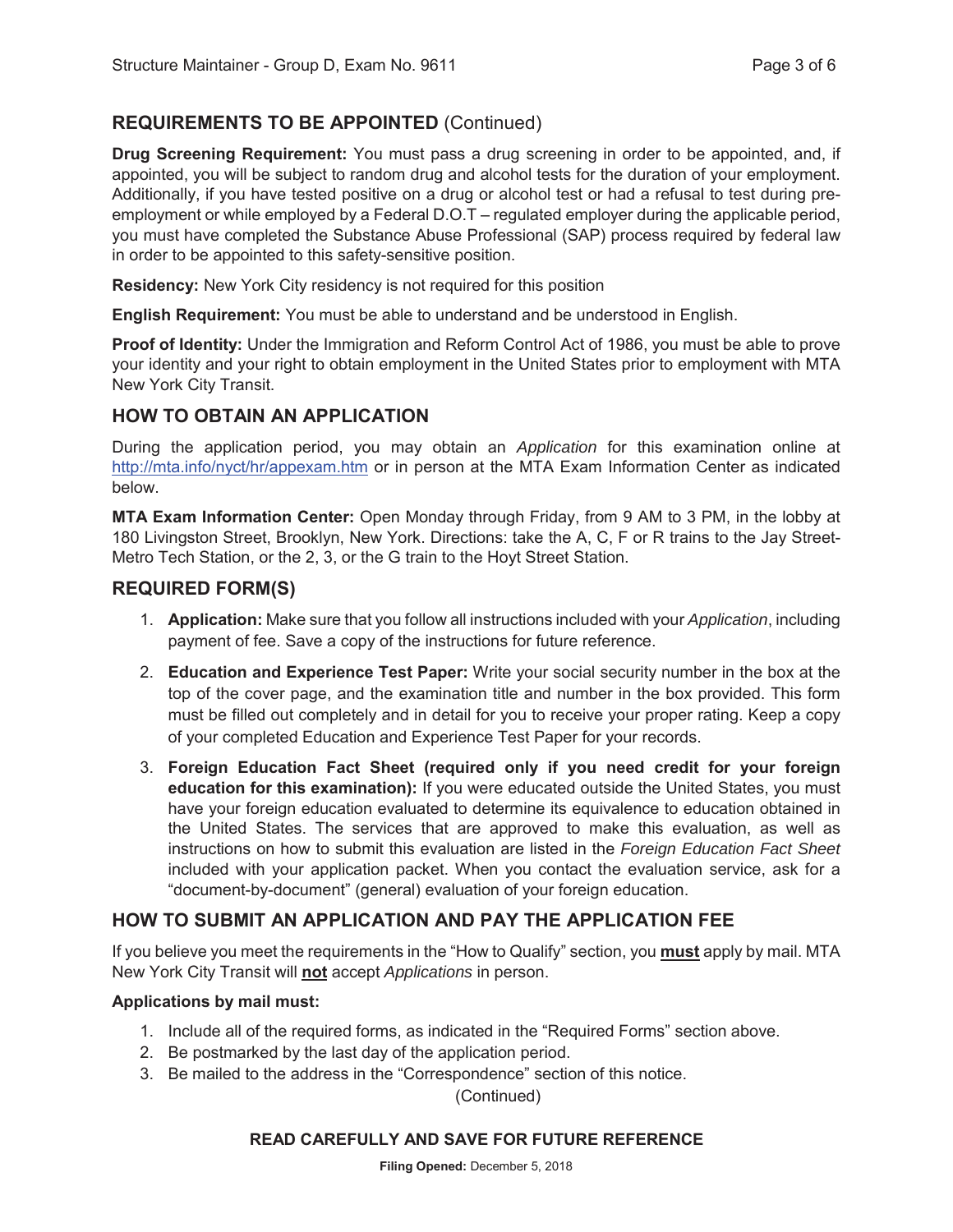# **HOW TO SUBMIT AN APPLICATION AND PAY THE APPLICATION FEE** (Continued)

4. Include the appropriate fee in the form of a money order.

#### **The Money Order (Postal Money Order Preferred) must:**

- 1. Be made payable to MTA New York City Transit.
- 2. Be valid for one year.
- 3. Have the following information written on it: your name, home address, the last four digits of your social security number, the exam title and exam number.

Save your money order receipt for future reference and proof of filing an *Application*.

#### **Cash and personal checks will not be accepted**.

**Application Fee:** This fee is generally non-refundable. Under special circumstances, you may be entitled to a refund. You should refer to the Department of Citywide Administrative Services (DCAS) General Exam Regulations to determine if you are entitled to a refund prior to requesting one. You can refer to the bottom of the last page of this Notice of Examination for instructions on how to obtain a copy of the DCAS General Exam Regulations.

# **HOW TO SUBMIT AN APPLICATION WHEN REQUESTING A FEE WAIVER**

Applicants who wish to request a Fee Waiver must obtain an *Application* in person at the MTA Exam Information Center as indicated above and must submit the *Application* and required forms by mail to the address in the Correspondence section below **by the last day of the application period**.

MTA New York City Transit will not accept *Applications* in person. Additional information on how to request an application fee waiver is available with the *Application.*

# **ADMISSION LETTER**

An *Admission Letter* will be mailed to you about 10 days before the first date of the practical skills test. If you do not receive an *Admission Letter* at least 4 days before this date, you may obtain a duplicate letter at the MTA Exam Information Center (as indicated above). A paper copy of the *Admission Letter* is your ticket for admission to the test.

If your official mailing address is **not** up to date, please refer to the Correspondence section below to update your information with MTA New York City Transit and the MTA Business Service Center (BSC).

# **THE TEST**

You will be given a competitive practical skills test. A score of at least 70% is required to pass this test. Your score on this test will be used to determine your place on an eligible list.

Veterans' or Disabled Veterans' Credit will be granted only to eligible passing candidates who request that they be applied. Veterans' or Disabled Veterans' Credit should be requested at the time of application, but **must** be requested before the date the eligible list is established. Claims for Veterans' or Disabled Veterans' Credit cannot be made once the eligible list is established.

The practical skills test may require you to perform tasks related to sheet metal; tool selection and trade materials; safe and proper work practices; and other related areas.

**READ CAREFULLY AND SAVE FOR FUTURE REFERENCE**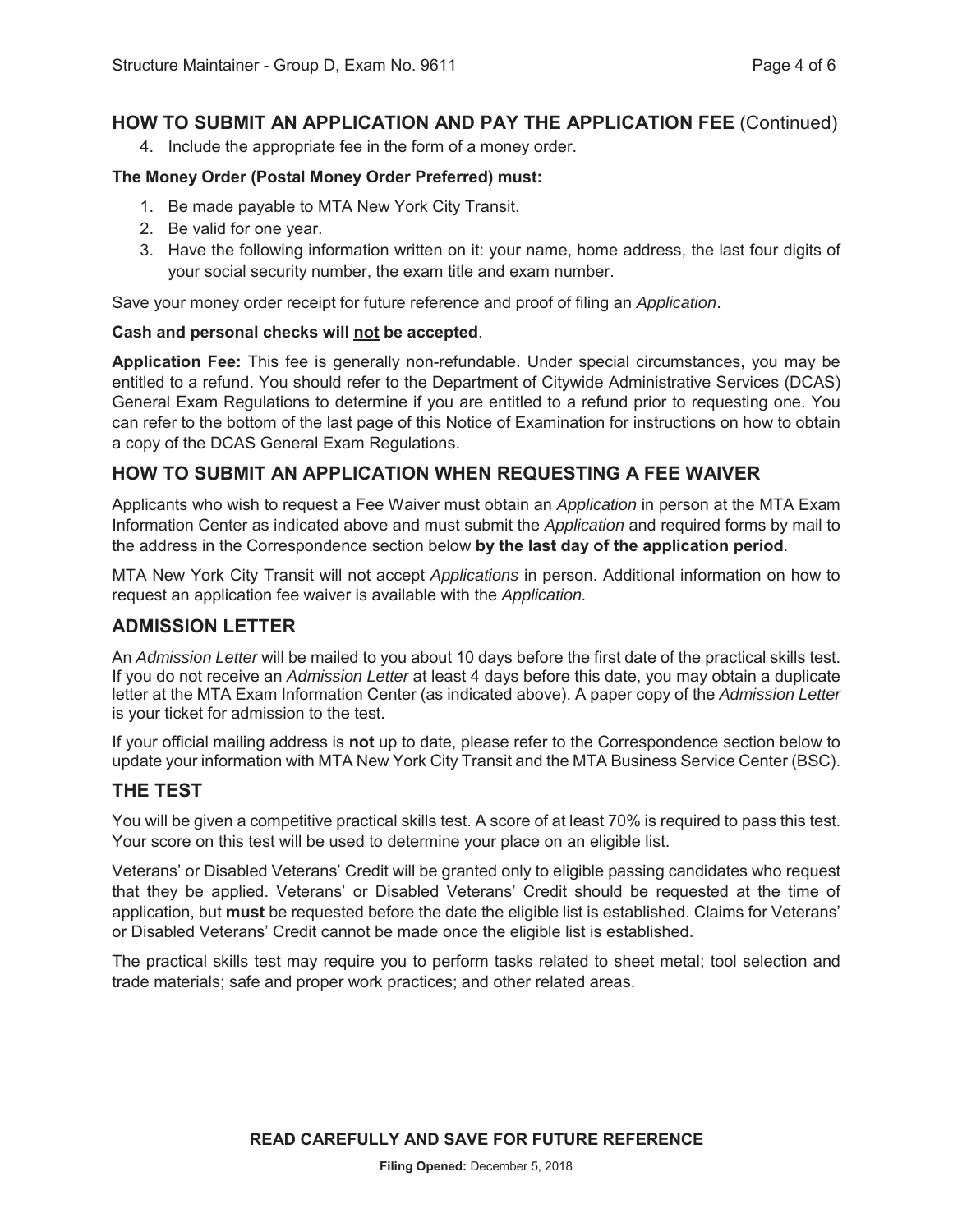# **TEST ADMINISTRATION GUIDELINES**

**Warning:** You are not permitted to enter the test site with cellular phones, smart watches, beepers, pagers, cameras, portable media players, or other electronic devices. Calculators are permitted; however, they must be hand-held, battery or solar-powered, numeric only. Calculators with functions other than addition, subtraction, multiplication and division are prohibited. Electronic devices with an alphabetic keyboard or with word processing or data recording capabilities such as planners, organizers, etc. are prohibited. If you use any of these devices in the building at any time before, during or after the test, you may not receive your test results, your test score may be nullified, and your application fee will not be refunded.

You may not have any other person, including children, present with you while you are being processed for or taking the test, and no one may wait for you inside of the test site while you are taking the test.

**Required Identification: You are required to bring one (1) form of valid (non-expired) signature and photo bearing identification to the test site**. The name that was used to apply for the exam must match the first and last name on the photo ID. A list of acceptable identification documents is provided below**. If you do not have an acceptable ID, you may be denied testing.** Acceptable forms of identification (bring one) are as follows: State issued driver's license, IDNYC, State issued identification card, US Government issued Passport, US Government issued Military Identification Card, US Government issued Alien Registration Card, Employer Identification Card with photo, or Student Identification Card with photo.

**Leaving:** You must leave the test site once you finish the test. If you leave the test site after being fingerprinted but before finishing the test, you will not be permitted to re-enter. If you disregard this instruction and re-enter the test site, you may not receive your test results, your test score may be nullified, and your application fee will not be refunded.

# **THE TEST RESULTS**

If you meet the education and experience requirements and pass the competitive practical skills test, your name will be placed in final score order on an eligible list and you will be given a list number. You will be notified by mail of your test results. If you meet all requirements and conditions, you will be considered for appointment when your name is reached on the eligible list.

# **SPECIAL ARRANGEMENTS**

**Special Test Accommodations:** If you plan to request special testing accommodations due to disability or an alternate test date due to your religious belief, follow the instructions included with your *Application* and mail your request to the address found in the "Correspondence" section below no later than 30 days prior to the first scheduled test date.

**Make-Up Test:** You may apply for a make-up test if you cannot take the Practical Skills test on the scheduled date for any of the following reasons:

- 1. Compulsory attendance before a public body;
- 2. On-the-job injury or illness caused by municipal employment where you are an officer or employee of the City;
- 3. Absence from the test within one week after the death of a spouse, domestic partner, parent, sibling, child, or child of a domestic partner where you are an officer or employee of the City;
- 4. Absence due to ordered military duty;

(Continued)

#### **READ CAREFULLY AND SAVE FOR FUTURE REFERENCE**